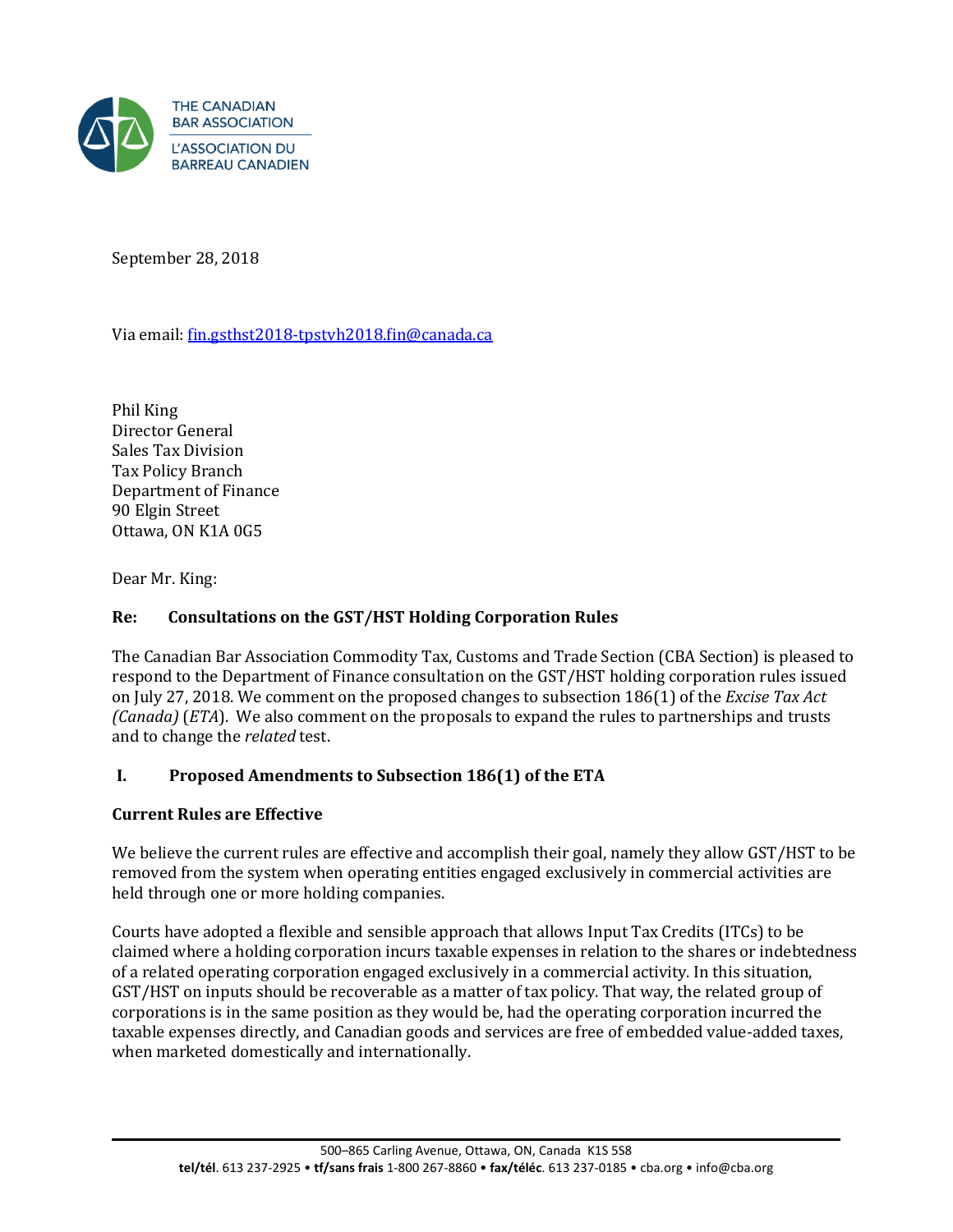Given the current constructive state of the rules, we trust that the rationale for the proposed amendments is to clarify (and not restrict) the existing approach to ITCs for holding corporations. We would appreciate, however, clarification on the rationale for the proposed amendments.

#### **Potential Adverse Consequences of Proposed Amendments**

We are concerned that the proposed changes may (inadvertently perhaps) have harmful repercussions on the competitiveness of Canadian businesses.

Where courts have given helpful guidance on the current rules, and applied them broadly in this greater tax policy context, the proposed amendments appear to limit the application of the rules, and introduce more uncertainty, complexity, randomness – and run counter to the tax policy outlined above.

Moreover, the flexibility of the current rules would be lost. The proposed amendments contain onerous tracing requirements and would require tracking of inputs not otherwise required for commercial or tax reasons. The additional administration and related costs associated with this tracking would be significant and unwarranted.

## **Recommendations to Modify Proposed Amendments**

The CBA Section makes the following recommendations to ensure the proposed amendments address the concerns noted above and are properly implemented.

## "For the purpose of" versus "in relation to"

There does not appear to be any reason for changing the language of subsection 186(1) from being "in relation to" the shares or indebtedness of a related corporation to being "for the purpose of" the transactions outlined in either subparagraph 186(1)(a)(i) or 186(1)(a)(ii). The same can be said of subparagraph  $186(1)(b)(i)$ . While there does not appear to be any substantive difference, the new language could introduce confusion and uncertainty.

If the change is not intended to narrow the scope of ITC eligibility, it would be helpful to clarify this position in the Explanatory Notes. That way, taxpayers, CRA and courts can benefit from clear guidance in applying the amended legislation. If the phrase "for the purpose of" is intended to be narrower (and restrict ITCs that would otherwise be available under current interpretations of subsection 186(1)), we see no policy reason to limit ITCs.

Paragraphs 186(1)(a) to (c) would also introduce an unwarranted and onerous degree of tracking or tracing.

#### Paragraph 186(1)(b) of the *ETA*

We identify three further concerns with paragraph 186(1)(b) of the *ETA*.

First, if a parent corporation raises money by issuing or selling its shares or debt, the parent would usually temporarily invest these funds, even if over time the money raised is exclusively for the purposes of funding its operating corporations. Due to the time and costs involved, financings would generally be infrequent. Therefore, for practical commercial reality, it is common for at least a portion of the funds to be temporarily invested by the parent corporation until needed in the commercial activities of the relevant operating corporations. A delay in transferring the proceeds would be especially common where a holding company has interests in multiple operating companies, and at the time the capital is raised, has no idea in which operating entities, or at least in what proportion, the capital would be allocated.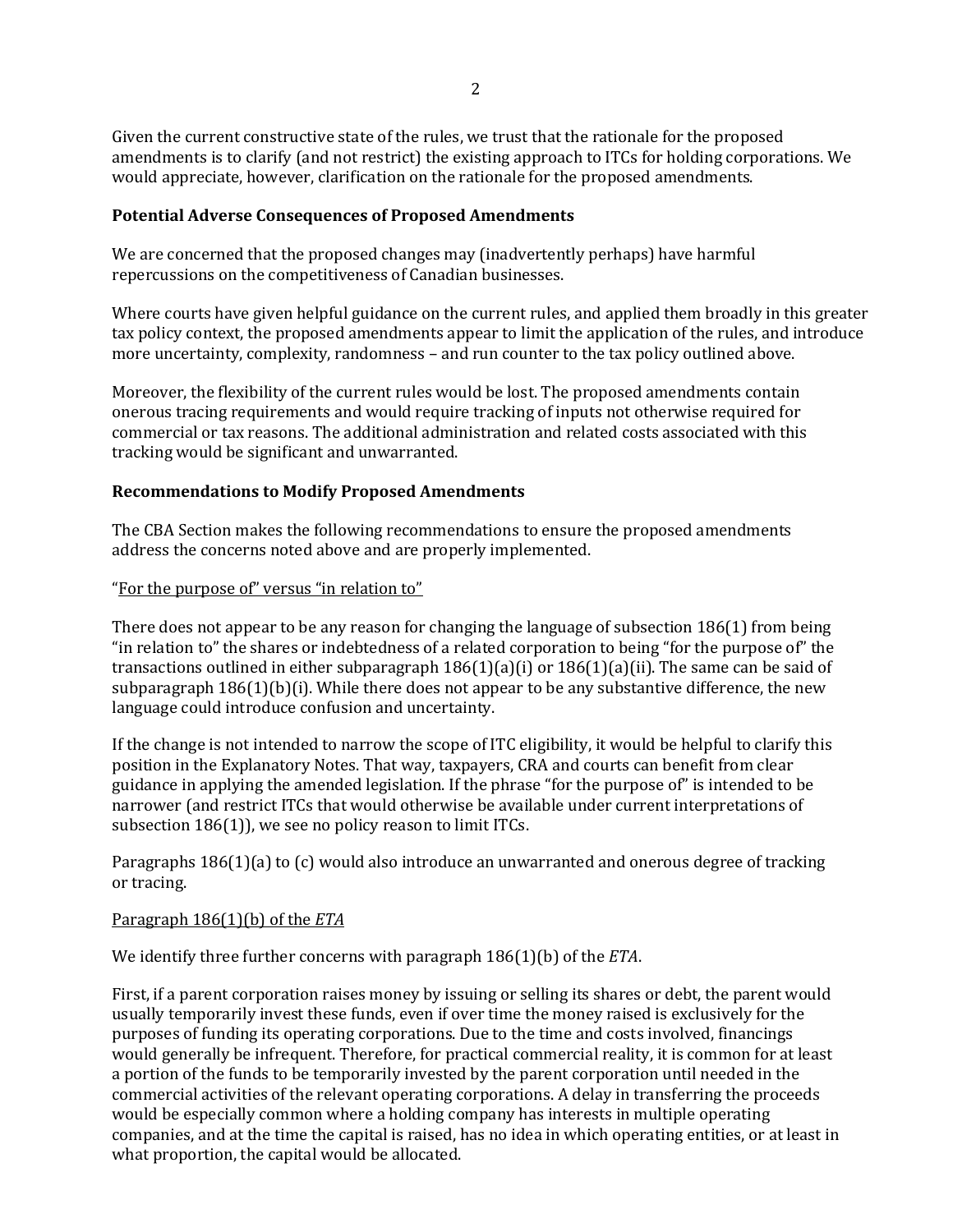In our view, this time lag should not change the fact that the purpose for raising all the money was to fund the activities of these operating corporations. As such, a holding corporation's access to ITC claims should not be restricted. It is overly restrictive and commercially unrealistic to require a parent company to immediately transfer all the proceeds to its operating subsidiaries every time it raises capital, in order to allow the parent company to claim ITCs.

A second concern with paragraph 186(1)(b) is the need to clarify the scope of the term "proceeds". The amount of proceeds transferred to the operating corporation helps to determine what proportion (which could be 100%) of the holding company's taxable costs of financing or raising capital are eligible for ITCs. The proposed changes limit ITCs to the extent that the proceeds raised are transferred to an operating corporation and used by the operating corporation exclusively in the course of its commercial activities.

For this purpose, the financing/capital costs paid out of the money raised should be disregarded in determining the proceeds available to fund the operating corporation. The pool of available proceeds will be limited by these costs. The availability of ITCs on these costs should not be reduced because the holding corporation uses part of the proceeds to pay the costs of raising the proceeds.

Otherwise, the parent corporation could not claim 100% ITCs even if all the net after-transaction cost proceeds were transferred to the operating corporation for exclusive use in its commercial activity. For example, if a holding company raised \$1,100,000, but paid \$100,000, inclusive of GST/HST, on the costs of raising this money, and transferred the remaining \$1,000,000 to the operating company for exclusive use in its commercial activity, then 100% of the GST/HST paid by the holding corporation in respect of the costs should be eligible for ITC claims.

The third concern with paragraph  $186(1)(b)$  is that the commercial activity of the operating corporation should be extended to situations where the operating corporation uses the funding for financial services relating to its commercial activity, such as to pay down its own debt. Had the operating corporation incurred taxable transaction costs to pay down its debt, the operating corporation would be eligible to claim ITCs pursuant to subsection 185(1) of the *ETA*. That is the appropriate proxy for determining the extent of the operating corporation's commercial activity on which to base the holding company's ITC eligibility.

In the Explanatory Notes example, \$50,000 of the proceeds transferred to the operating corporation is not considered for use in the operating company's commercial activity because they are invested by the operating company in money market securities (exempt financial services). However, the \$50,000 investment in money market securities should be considered part of the operating corporation's commercial activity if the investment is used to finance the commercial activity of the operating corporation. For its own ITC purposes, the operating corporation is considered to be engaged exclusively in a commercial activity, even in the case of related exempt financial services used in the commercial activity. The holding company's entitlement to ITCs should be based on the scope of the operating corporation's commercial activity for ITC purposes (not the narrower definition of "commercial activity" in subsection 123(1) of the *ETA*, without reference to subsection 185(1) of the *ETA*).

#### Paragraph 186(1)(c) Overly Restrictive

One arbitrary restriction is found in the proposed amendments to paragraph 186(1)(c) of the *ETA*. This paragraph only applies if "all or substantially all of the property of the parent is shares of the capital stock, or indebtedness, of operating corporations of the parent". There is no policy reason to limit eligibility for ITCs to a "pure holding company" and not allow the ITCs where the holding company has a direct commercial activity of its own.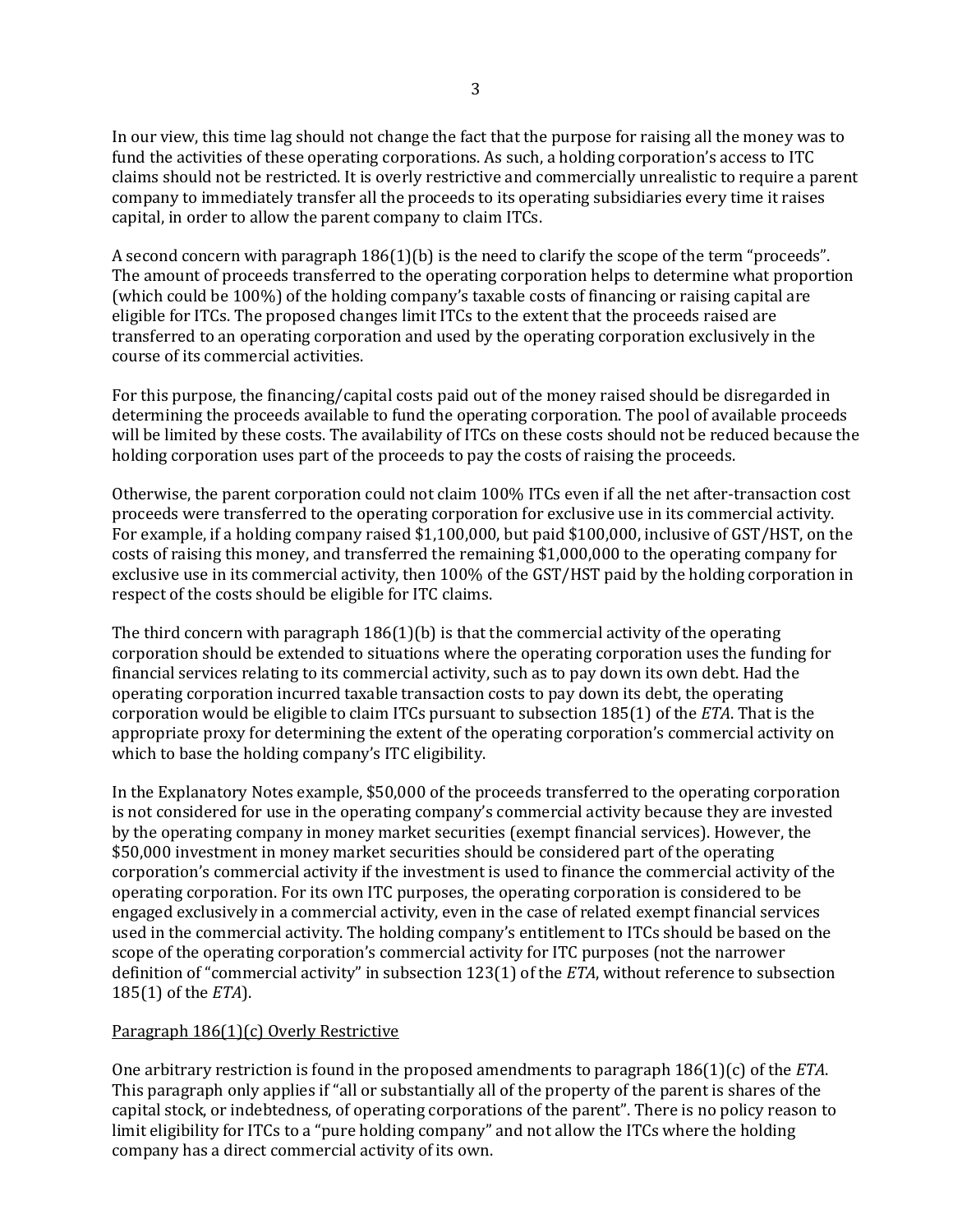Based on the CRA's administrative policy, "all or substantially all" means 90% or more.<sup>1</sup> If 70% of a holding company's property related to the shares or indebtedness of its operating corporations, but the other 30% was property the holding company used directly in its commercial activity of making taxable supplies of property management services for fees, all of the property of the holding company should be considered to be used in the holding company's commercial activity. The fact that the shares or indebtedness of the operating corporations is less than "all or substantially all" of the holding company's property in this case should not limit the ITCs available.

It should also make no difference if the operating vehicle engaged exclusively in a commercial activity, and in which the holding company has an interest, is a partnership or a trust. The rationale for allowing the holding company's ITCs remains the same. This point is equally applicable in the next section of this submission on why the holding company ITC rules should be extended beyond corporations to partnership and trust structures.

To avoid these arbitrary restrictions, there would be an incentive to establish a holding company, partnership or trust outside Canada that holds shares or interests in entities engaged exclusively in a commercial activity in Canada (or outside Canada, as in *Miedzi Copper Corp. v R*).2 That way, the non-resident holding company/entity could obtain GST/HST relief on business inputs acquired in Canada through the zero-rating export provisions and avoid the arbitrary ITC restrictions. It is bad tax policy to encourage investors to establish investment vehicles outside Canada (or put another way, discourage them from establishing their investment vehicles in Canada).

We recommend, therefore, that the threshold of "all or substantially all" of properties held by the holding company in proposed paragraph  $186(1)(c)$  be revised to include property used by the holding company in its own commercial activities *and* interests in all types of operating vehicles engaged exclusively in a commercial activity (e.g., operating partnerships and trusts).

# **II. Proposals for ITC Holding Corporation Rules**

# **ITC Holding Corporation Rules should be Extended to Partnerships and Trusts**

Again, the ITC holding corporation rules should be extended to other types of investment vehicles such as partnerships or trusts. The rules should not favour one particular structure (corporate) over another (partnership or trust).

The arbitrary and unfair denial of ITCs is most dramatically illustrated in the following case of a partnership structure engaging the proposed investment limited partnership rules. Where an "investment limited partnership"3 (the ILP) is the sole limited partner and has a 99.99% interest in an operating limited partnership (the OLP) that directly owns commercial real estate and is engaged exclusively in a commercial activity, the ILP would pay GST/HST on the fair market value of any administrative or management services supplied by the ILP's General Partner (GP1), an Ontario corporation (which holds the other .01% partnership interest in the OLP).<sup>4</sup>

Let's assume that the ILP wholly owns the Ontario corporate General Partner of the OLP (GP2) and all of GP1, GP2, the ILP and OLP are ultimately owned by the same Canadian company. As such, all of GP1, GP2, the ILP, the OLP and the ultimate Canadian parent company are closely related Canadian

 $\overline{\phantom{0}}$ <sup>1</sup> Courts have been more flexible in interpreting this phrase and look at the particular circumstances.

<sup>2</sup> [2015] G.S.T.C. 15 (TCC).

<sup>&</sup>lt;sup>3</sup> As proposed to be defined in ss. 123(1) of the ETA by way of the draft February 27, 2018 legislation.

<sup>4</sup> Proposed amendment to subsection 272.1(3) of the ETA and addition of subsection 272.1(8) of the ETA by way of the draft February 27, 2018 legislation.